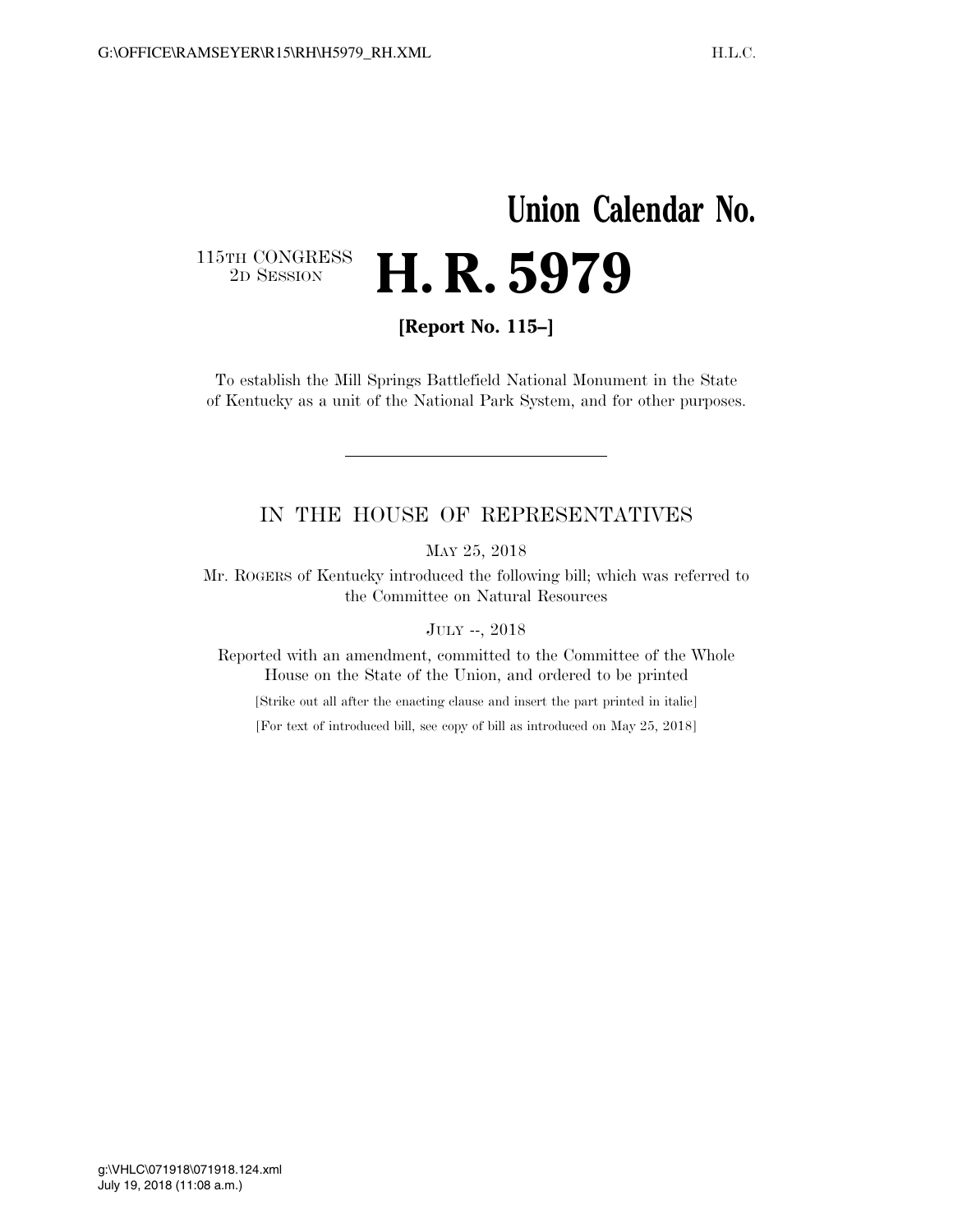## **A BILL**

To establish the Mill Springs Battlefield National Monument in the State of Kentucky as a unit of the National Park System, and for other purposes.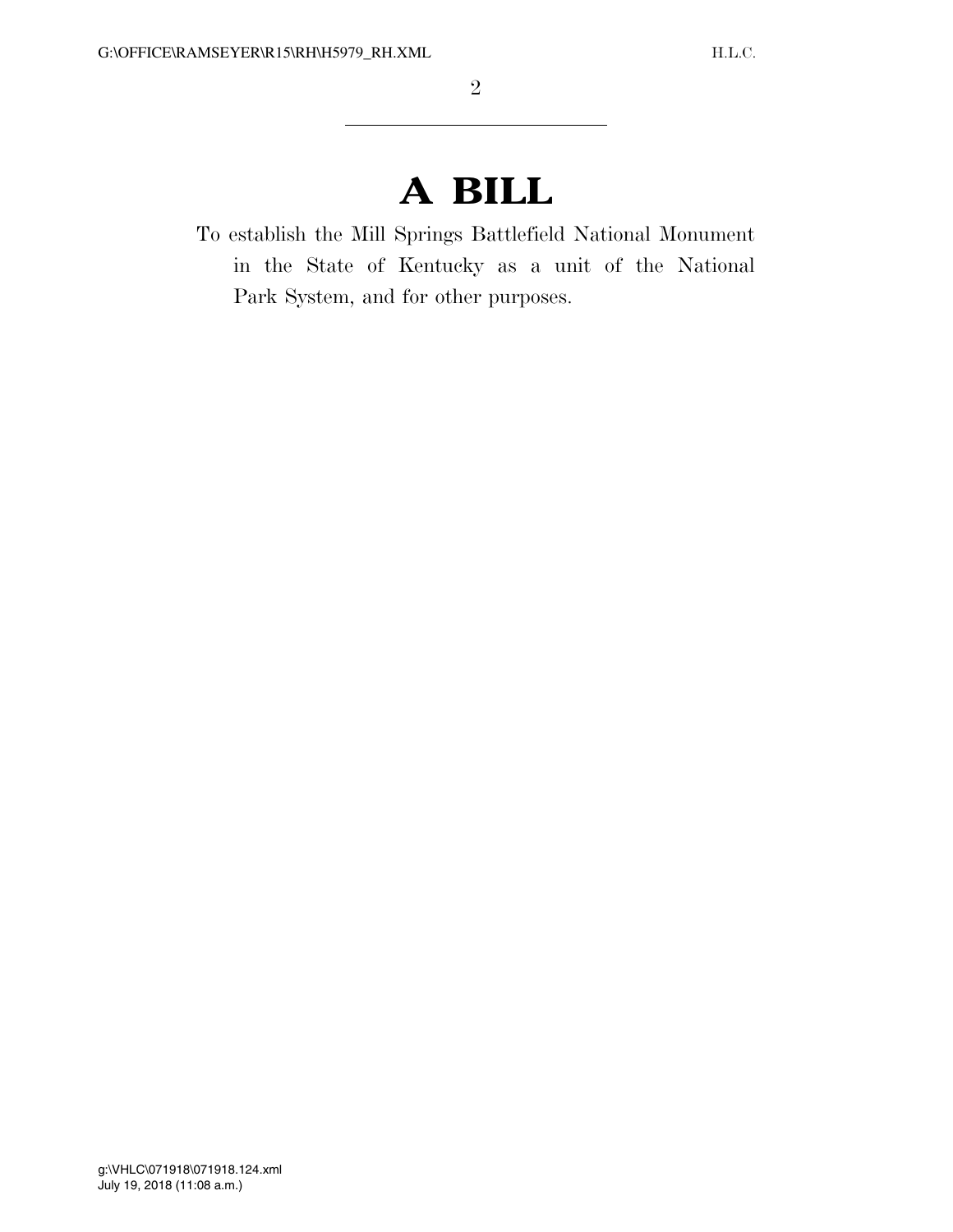| 1  | Be it enacted by the Senate and House of Representa-         |
|----|--------------------------------------------------------------|
| 2  | tives of the United States of America in Congress assembled, |
| 3  | <b>SECTION 1. SHORT TITLE.</b>                               |
| 4  | This Act may be cited as the "Mill Springs Battlefield"      |
| 5  | National Monument Act".                                      |
| 6  | <b>SEC. 2. DEFINITIONS.</b>                                  |
| 7  | In this Act:                                                 |
| 8  | (1) MAP.—The term "Map" means the map enti-                  |
| 9  | tled "Mill Springs Battlefield National Monument,            |
| 10 | Nancy, Kentucky" numbered 297/145513, and dated              |
| 11 | <i>June 2018.</i>                                            |
| 12 | (2) MONUMENT.—The term "Monument" means                      |
| 13 | the Mill Springs Battlefield National Monument es-           |
| 14 | tablished by section $\beta(a)$ .                            |
| 15 | (3) SECRETARY.—The term "Secretary" means                    |
| 16 | the Secretary of the Interior, acting through the Di-        |
| 17 | rector of the National Park Service.                         |
| 18 | SEC. 3. ESTABLISHMENT OF MILL SPRINGS BATTLEFIELD            |
| 19 | NATIONAL MONUMENT.                                           |
| 20 | (a) ESTABLISHMENT.—                                          |
| 21 | $(1)$ IN GENERAL.—Subject to paragraph $(2)$ ,               |
| 22 | there is established, as a unit of the National Park         |
| 23 | System, the Mill Springs Battlefield National Monu-          |
| 24 | ment in the State of Kentucky, to preserve, protect,         |
| 25 | and interpret for the benefit of present and future          |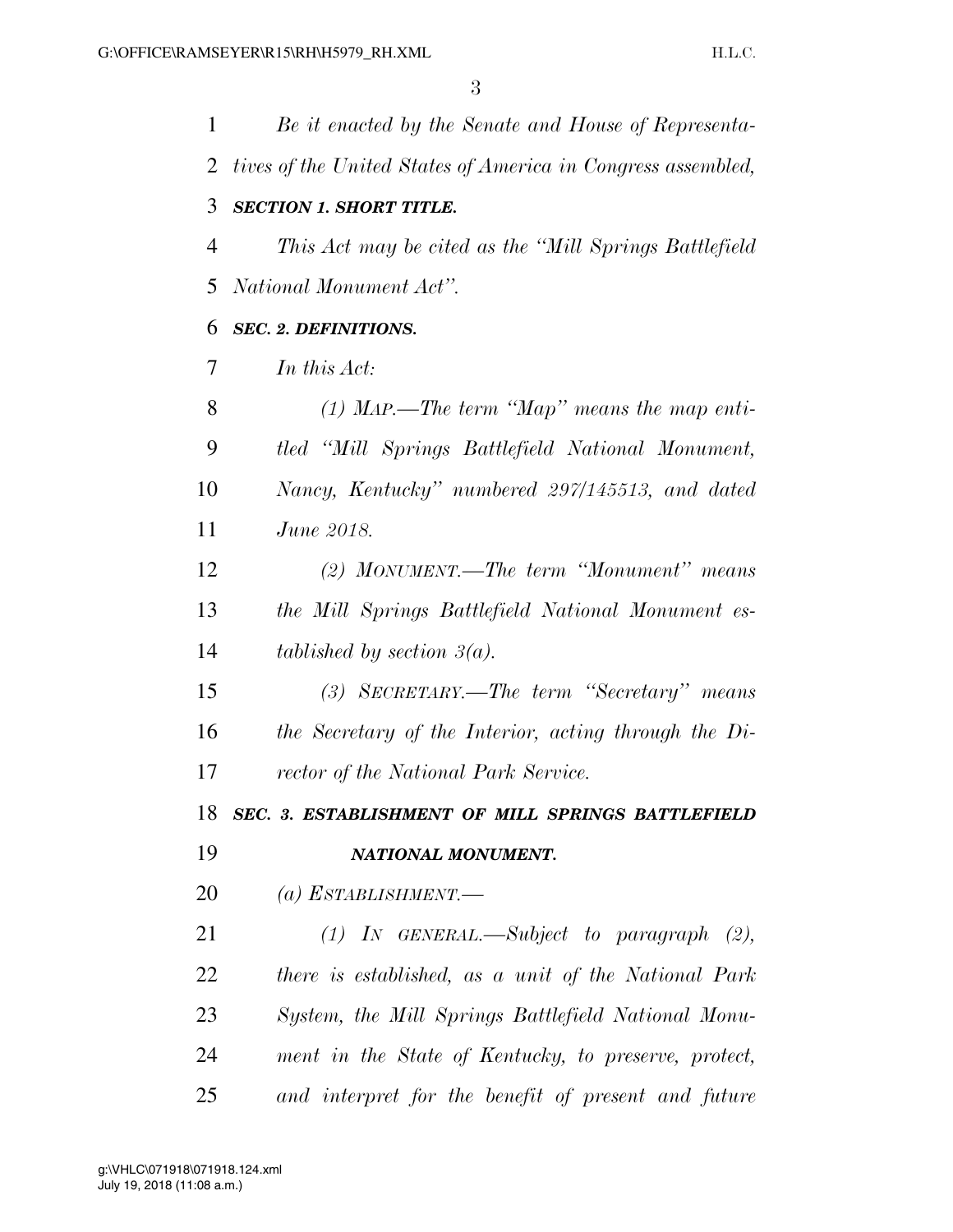| $\mathbf{1}$   | generations the nationally significant historic re-         |
|----------------|-------------------------------------------------------------|
| $\overline{2}$ | sources of the Mill Springs Battlefield and its role in     |
| 3              | the American Civil War.                                     |
| 4              | (2) CONDITIONS.—The Monument shall not be                   |
| 5              | established until the Secretary—                            |
| 6              | $(A)$ has entered into a written agreement                  |
| 7              | with the owner of any private or non-Federal                |
| 8              | land within the Mill Springs Battlefield Na-                |
| 9              | tional Monument boundary as depicted on the                 |
| 10             | Map, providing that such property shall be do-              |
| 11             | nated to the United States for inclusion in the             |
| 12             | Monument to be managed consistently with the                |
| 13             | purposes of the Monument; and                               |
| 14             | $(B)$ has determined that sufficient land or                |
| 15             | interests in land have been acquired within the             |
| 16             | boundary of the Monument to constitute a man-               |
| 17             | <i>ageable unit.</i>                                        |
| 18             | (b) BOUNDARIES.—The boundaries of the Monument              |
| 19             | shall be the boundaries generally depicted on the Map.      |
| 20             | (c) AVAILABILITY OF MAP.—The Map shall be on file           |
| 21             | and available for public inspection in the appropriate of-  |
|                | 22 fices of the National Park Service.                      |
| 23             | (d) ACQUISITION AUTHORITY.—The Secretary may                |
| 24             | only acquire land or an interest in land located within the |
| 25             | boundary of the Monument by-                                |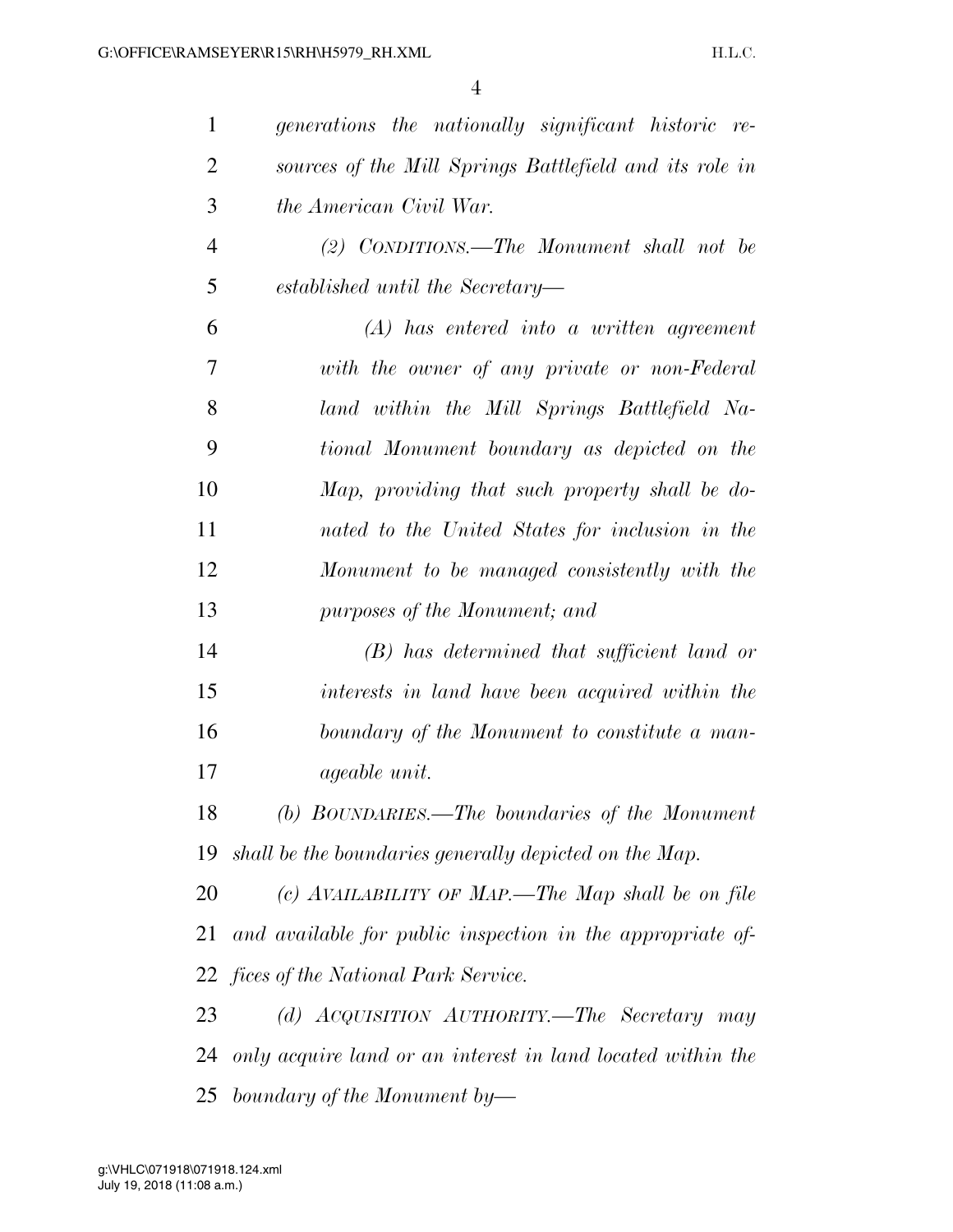| $\mathbf{1}$   | $(1)$ donation;                                         |
|----------------|---------------------------------------------------------|
| $\overline{2}$ | $(2)$ purchase with donated funds; or                   |
| 3              | $(3)$ exchange.                                         |
| $\overline{4}$ | (e) ADMINISTRATION.-                                    |
| 5              | $(1)$ IN GENERAL.—The Secretary shall admin-            |
| 6              | <i>ister the Monument in accordance with</i> —          |
| 7              | $(A)$ this Act; and                                     |
| 8              | $(B)$ the laws generally applicable to units of         |
| 9              | the National Park System, including—                    |
| 10             | (i) section $100101(a)$ , chapter 1003,                 |
| 11             | and sections $100751(a)$ , $100752$ , $100753$ ,        |
| 12             | and 102101 of title 54, United States Code;             |
| 13             | and                                                     |
| 14             | $(ii)$ chapter 3201 of title 54, United                 |
| 15             | States Code.                                            |
| 16             | (2) MANAGEMENT PLAN.—                                   |
| 17             | (A) IN GENERAL.—Not later than 3 years                  |
| 18             | after the date on which funds are first made            |
| 19             | <i>available to the Secretary for this purpose, the</i> |
| 20             | Secretary shall prepare a general management            |
| 21             | plan for the Monument in accordance with sec-           |
| 22             | tion 100502 of title 54, United States Code.            |
| 23             | $(B)$ SUBMIT TO CONGRESS.—On completion                 |
| 24             | of the general management plan, the Secretary           |
| 25             | shall submit it to the Committee on Natural Re-         |